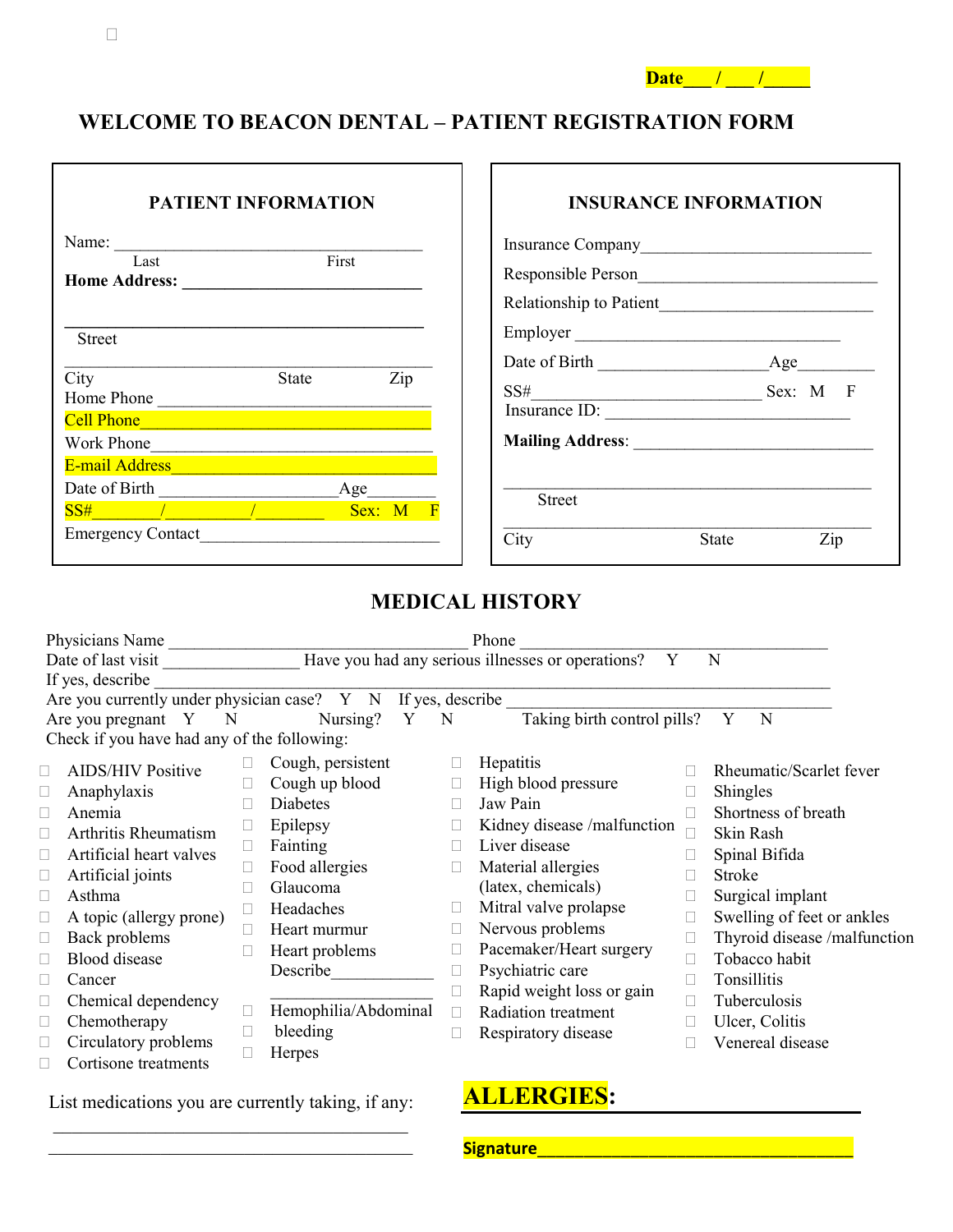Date:  $\frac{1}{2}$  /

### **DENTAL HISTROY**

| What would you like us to do today?                                                                                                                                                                        | Are you in dental discomfort today?                                                                                                               |  |  |  |  |
|------------------------------------------------------------------------------------------------------------------------------------------------------------------------------------------------------------|---------------------------------------------------------------------------------------------------------------------------------------------------|--|--|--|--|
| Address<br>Former dentist                                                                                                                                                                                  | Phone                                                                                                                                             |  |  |  |  |
| Date of last dental care                                                                                                                                                                                   | Date of last x-rays                                                                                                                               |  |  |  |  |
| Heck if you have had problems with any of the following:<br>Bad breath<br>Food collection between<br>Bleeding gums<br>Grinding or clenching teo<br>Clicking or popping jaw $\Box$<br>Loose teeth or broken | Sensitivity to sweets<br>Periodontal treatment $\square$<br>Sensitivity when biting<br>Sensitivity to cold<br>Sensitivity to hot<br>Sores/growths |  |  |  |  |
| How often do you brush?                                                                                                                                                                                    | <b>Floss</b>                                                                                                                                      |  |  |  |  |
| How do you feel about the appearance of your teeth?                                                                                                                                                        |                                                                                                                                                   |  |  |  |  |

Have you ever experienced and adverse reaction during or in conjunction with a medical/dental procedure? Y N Other information about your dental health of previous treatment

### **ACKNOWLEDGMENT OF RECIPET OF NOTICE OF PRIVACY PRACTICES**

\_\_\_\_\_\_\_\_\_\_\_\_\_\_\_\_\_\_\_\_\_\_\_\_\_

\_\_\_\_\_\_\_\_\_\_\_\_\_\_\_\_\_\_\_\_\_\_\_\_\_

I acknowledge that I provided a copy of the notice of Privacy Practices and that I have read (or had the opportunity to read if no chance) and understand the notice.

Patient Name

Patient or Authorized Representative

### **AUTHORIZATION**

I have reviewed the information in this questionnaire, and it is accurate to the best of my knowledge. I understand that this information will be used by the dentist to help determine appropriate and healthful dental treatment. If there is any change in my medical status, I will inform the dentist. I authorize the insurance company indicated on this form to pay the dentist all insurance benefits otherwise payable to me for services included. I authorize the dentist to release all information necessary to secure the payment of benefits. I understand that I am financially responsible for all changes whether or not paid by the insurance.

\_\_\_\_\_\_\_\_\_\_\_\_\_\_\_\_\_\_\_\_\_\_\_\_\_\_\_\_\_\_\_\_\_\_\_\_\_\_\_\_\_\_\_\_\_\_\_\_\_\_\_\_

Signature Date

### **HOW DID YOU HEAR ABOUT OUR DENTAL PRACTICE**

- 1. Pass by or live near by
- 2. Heard about us from friend or family, Name:
- 3. Insurance Company:
- 4. Google:
- 5. Even/School:
- $6.$  Other: Other: 6.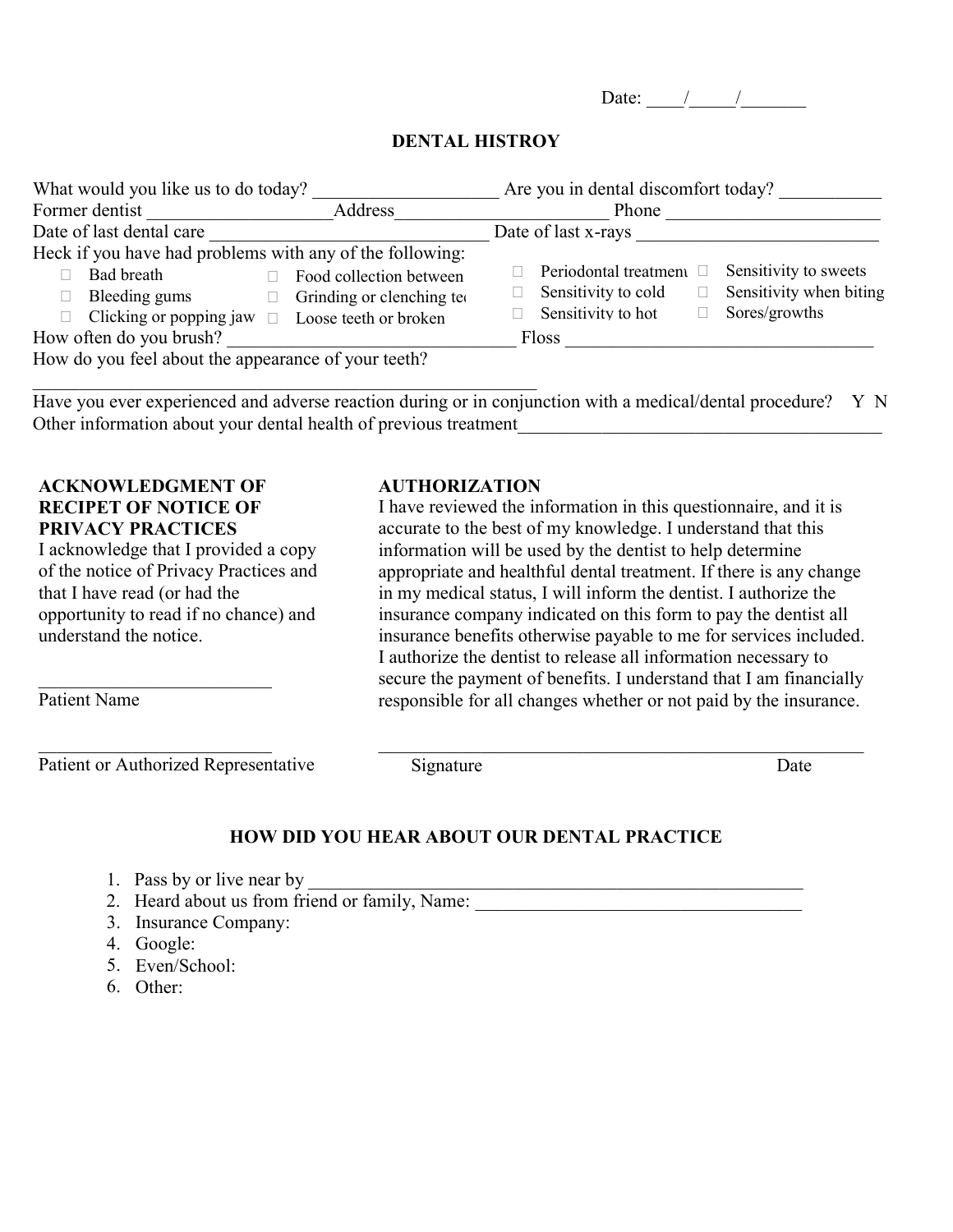### **WELCOME TO BEACON DENTAL**

**Our goal is to offer the best quality Dental Care to our patients and help our patient achieve long term dental health. In order to accomplish this, we need to communicate clearly to you our policies regarding appointments and payment for services.** 

### **OFFICE POLICY PART (1) – APPOINTMENTS**

- 1. Please inform our office of any changes regarding your insurance, medical conditions, phone number and address.
- 2. It is your responsibility to keep track of and remember your appointment. As courtesy, we will contact you 4-5 days in advance to contact and confirm your appointment. If you receive a message about this reminder, please give us a call back to let us know you will be here.
- 3. To reschedule or cancel an appointment, our office needs **48-hour notice.** This is because the time has been reserved for you with the doctor. When you cancel, the doctor is left with a reserved time but no patient. 48-hour notice gives us the best chance of offering that reserved time to another patient.
- 4. Cancelled or rescheduled appointments without 48-hour notice in advance will be considered a broken appointment. A charge of \$50 will be posted to your account. After **2 broken appointments** in 6 month, we have the right to keep or terminate the dentist-patient relationship. Initial
- 5. If a patient is **15 minutes late** for an appointment, our office will decide to reschedule the appointment according to our schedule.

### **OFFICE POLICY PART (2) – BILLING, FEE & INSURANCE**

#### **1. Payment is due at the time of service.**

a) For patients with insurance, we are happy to help you process your insurance claim with your carrier. We require the **Estimated** patient portion to be paid at the time of the schedule. When the payment is made by your insurance company, we will adjust your account. If insurance pays less than the estimate, the patient will be responsible for the balance. If insurance pays more than the estimate, the patient will be refunded the difference.

- b) For patients without insurance, we require full payment at the time of service.
- c) Payment can be made in the form of cash, check, or credit card. We also offer finance plans from third party to pay for treatment over several months or years.
- **2.** When your insurance downgrades materials used for your treatment you will be responsible for the difference in the cost of materials used routinely at Beacon Dental.
- **3.** We will no longer be submitting claims to secondary insurance, all copays and deductibles must be paid at the time of the visit. You can also request a copy of your EOB if your insurance does not provide you one.
- **4.** Our staff will be happy to submit claims on your behalf to your insurance company. Please be aware that it is your responsibility to check with your insurance company about your policy. The quote given to you by our office is only an **Estimate**. If you have any questions about your payments, we will be glad to discuss them with you. You are responsible for any amount not covered by your insurance company.
- **5.** For an appointment longer than 40 minutes we require 50% down payment and the remaining 50% at the time of the service.
- **6.** We accept Visa, MasterCard, Discover, American Express and personal checks. There will be a charge for returned checks.
- **7.** Any unpaid balance over 30 days from final payment be it an insurance or personal payment will be charged 1.5% Apr 18% yearly. By requiring payment in full at time of service, it is our goal to eliminate unpaid balances and prevent any blemish on your credit record. If we must send your account to a collection company, collection costs and attorney fees will be your responsibility.

**\_\_\_\_\_\_\_\_\_\_\_\_\_\_\_\_\_\_\_\_\_\_\_\_\_\_\_\_\_\_\_\_\_\_\_\_\_\_\_\_\_\_\_\_\_\_\_\_\_\_\_\_\_\_\_\_\_\_\_\_\_\_\_\_\_\_\_\_\_\_\_\_\_\_\_\_\_\_\_\_\_\_\_\_\_** 

**Print Name** Date **Date** Signature **Signature** Date